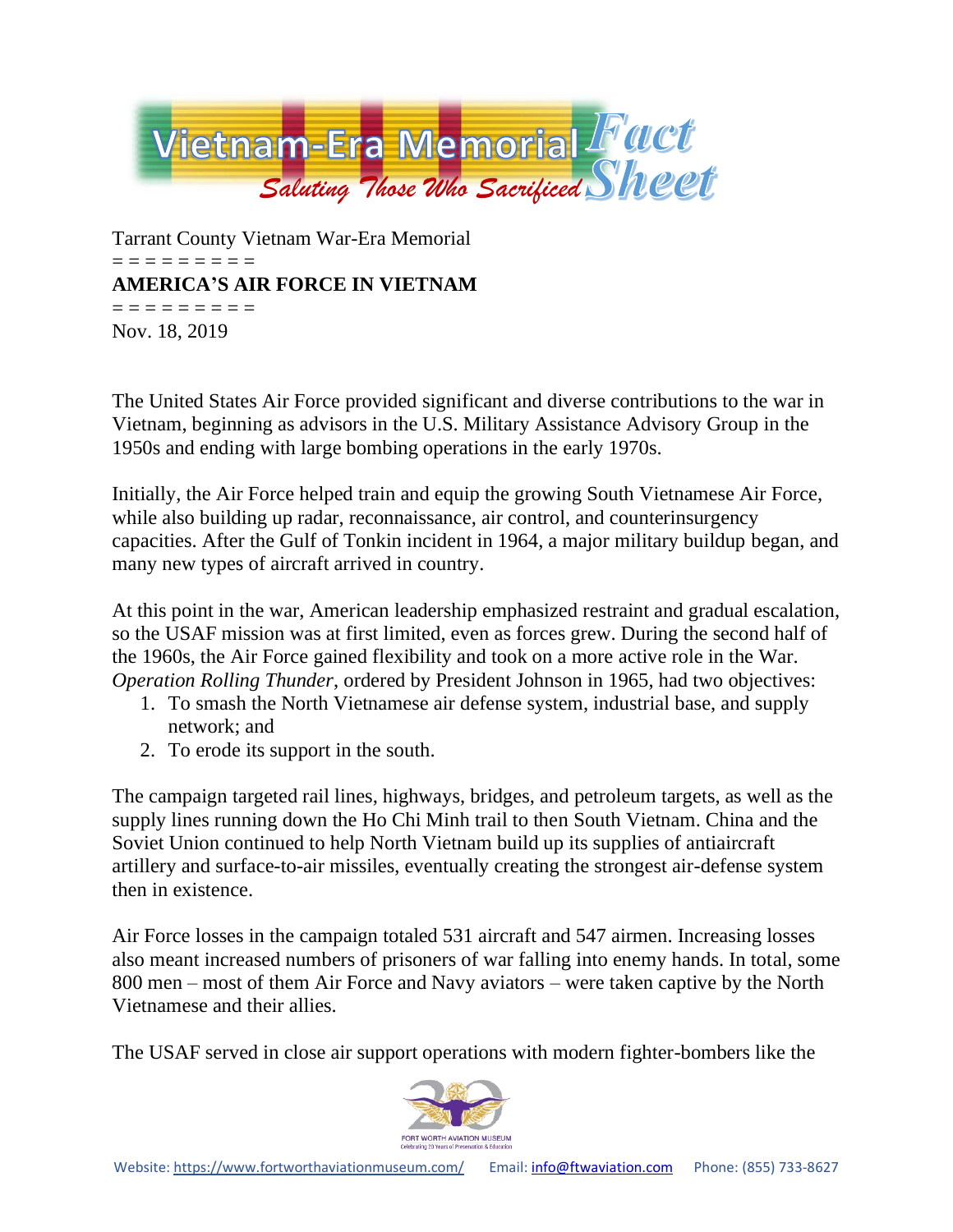F-4s and F-100s as well as older A-7 *Skyraiders* and the AC-47 *Spooky*, and B-52 *Stratofortress* bombers from Guam.

This close air support proved crucial to the defense of the Marine base at Khe Sanh, which lay under siege for two and a half months during the Tet Offensive that began in January 1968. The effort also included a supply mission, an important but overlooked element of the war, since, along with aeromedical flights, pararescue, and air sea rescue, they proved essential in supporting and maintaining U.S. personnel and activities throughout the entire region.

Between 1965 and 1973, the Military Airlift Command evacuated more than 400,000 medical patients. To improve the military infrastructure that allowed all these operations, the Air Force also created new construction and engineering teams to construct, improve, and repair airfields, buildings, roads, and wells. As *Rolling Thunder* ended and Vietnamization began in late 1968, the USAF continued its bombing campaign, including southern Laos and Cambodia.

As ground troops continued to pull out, air power began a greater offensive. During *Operation Linebacker I*, from May to October 1972, the USAF dropped more than 150,000 tons of bombs over North Vietnam, concentrating mostly on transportation targets, airfields, power plants, and radio stations.

The USAF also continued to develop a wider range of weapons suited to the conflict, including specialized bombs to penetrate or defoliate the jungle canopy, nonlethal gas bombs that could provide cover for air rescue missions, and a new arsenal of radar- and laser-guided bombs. These bombs felled several important bridges over the Red River, including the Paul Doumer Bridge, which was one of the longest bridges in Asia and the only bridge to link Hanoi and Haiphong—it was a logistically and symbolically important target that had withstood previous attacks.

In this late period, USAF was withdrawing personnel as the United States, South Vietnam, and North Vietnam were negotiating their way through peace talks. As talks dragged on, President Nixon ordered a second *Linebacker* operation and in late December 1972, B-52s struck Hanoi and Haiphong at night and A-7s and F-4s struck during the day.

One hundred airmen were shot down during this campaign and 35 lost their lives. The North Vietnamese, now defenseless, returned to negotiations and quickly concluded a settlement. American airpower therefore played a decisive role in ending the long conflict.